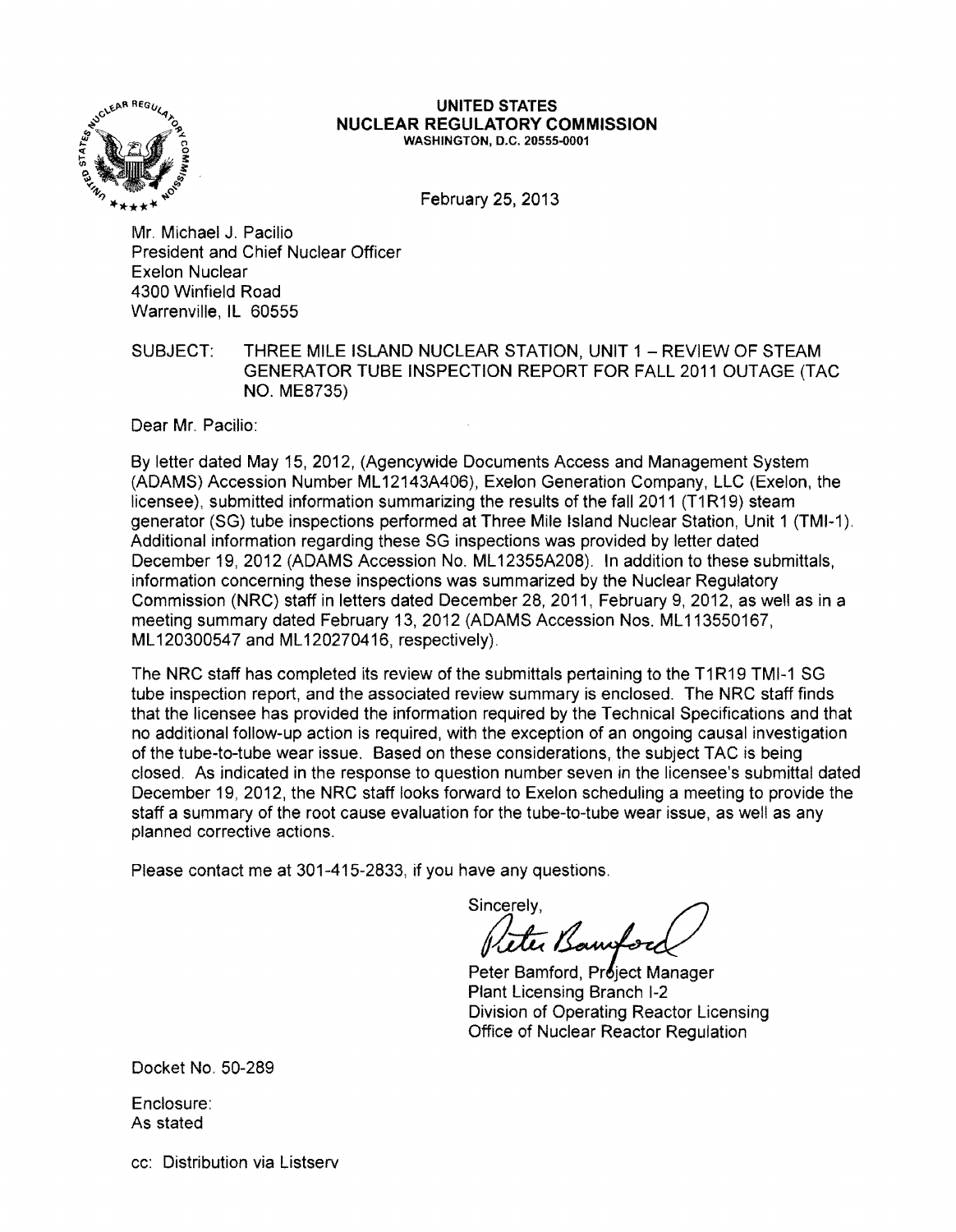# SUMMARY OF THE NRC STAFF'S REVIEW OF STEAM GENERATOR TUBE

## INSPECTIONS FOR THE FALL 2011 REFUELING OUTAGE

## THREE MILE ISLAND NUCLEAR STATION, UNIT 1

## DOCKET NO. 50-289

By letter dated May 15, 2012, (Agencywide Documents Access and Management System (ADAMS) Accession Number ML 12143A406), Exelon Generation Company, LLC (Exelon, the licensee), submitted information summarizing the results of the fall 2011 (T1R19) steam generator (SG) tube inspections performed at Three Mile Island Nuclear Station, Unit 1 (TMI-1). Additional information regarding these SG inspections was provided by letter dated December 19, 2012 (ADAMS Accession No. ML 12355A208). In addition to these submittals, information concerning these inspections was summarized by the Nuclear Regulatory Commission (NRC) staff in letters dated December 28, 2011, February 9, 2012, as well as in a meeting summary dated February 13, 2012 (ADAMS Accession Nos. ML113550167, ML 120300547 and ML 120270416, respectively).

TMI-1 has two enhanced once-through SGs manufactured by AREVA. Each SG has 15,597 tubes made out of thermally treated Alloy 690 material. The tubes have a nominal outer diameter of 0.625 inches and a nominal wall thickness of 0.037 inches. The SGs contain fifteen stainless steel tube support plates (TSPs) that have broached tri-foil holes. The broached tri-foil holes in each TSP have flat landings with chamfered edges. The tube-to-tubesheet joints were hydraulically expanded over the full depths of the upper and lower tubesheets.

The licensee provided the scope, extent, methods, and results of their SG tube inspections in the letters dated May 15, 2012, and December 19, 2012. In addition, the licensee described corrective actions (e.g., tube plugging) taken in response to the inspection findings.

Based on its review of the reports submitted, the NRC staff has the following observations and comments:

- The licensee provided large-break loss-of-coolant accident structural limits in accordance with a commitment described in an Exelon letter dated September 4, 2009 (ADAMS Accession No. ML092470426), related to Pressurized Water Reactor Owners Group Topical Report BAW-2374, Revision 2. These structural limits were not reviewed in detail.
- A number of wear indications attributed to tube-to-tube contact were identified. These indications were discussed in a public meeting on January 26, 2012 (ADAMS Accession No. ML 120270400). A root cause evaluation is underway, and is currently scheduled for completion on April 26, 2013.

Based on a review of the information provided, the NRC staff concludes that the licensee provided the information required by the Technical Specifications. In addition, the staff concludes that, with the exception of reviewing the cause of the tube-to-tube contact, there are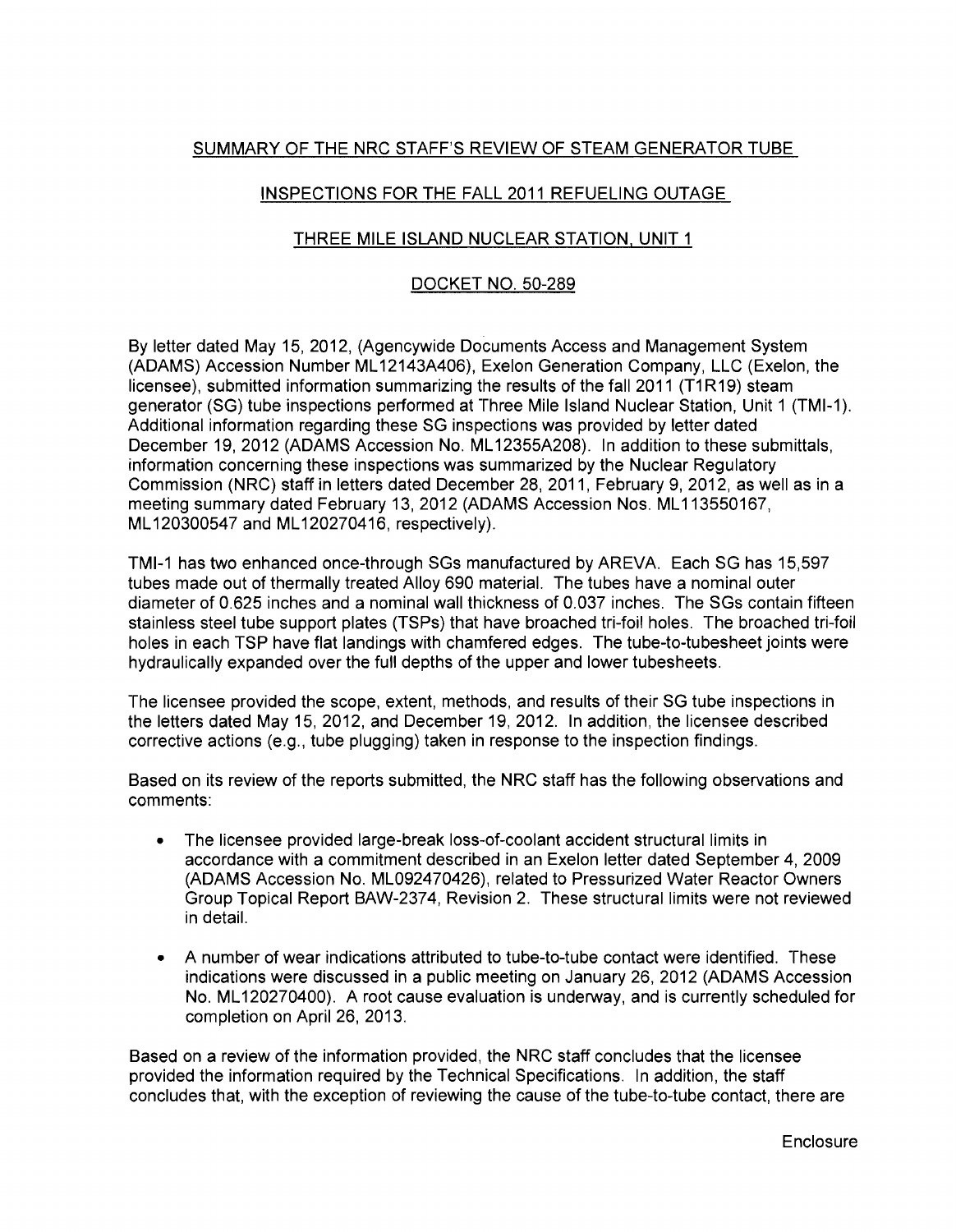no technical issues that warrant follow-up action at this time. The inspections appear to be consistent with the objective of detecting potential tube degradation and the inspection results appear to be consistent with industry operating experience at similarly designed and operated units.

 $\ddot{\phantom{a}}$ 

 $\mathcal{A}$ 

 $\mathcal{L}$